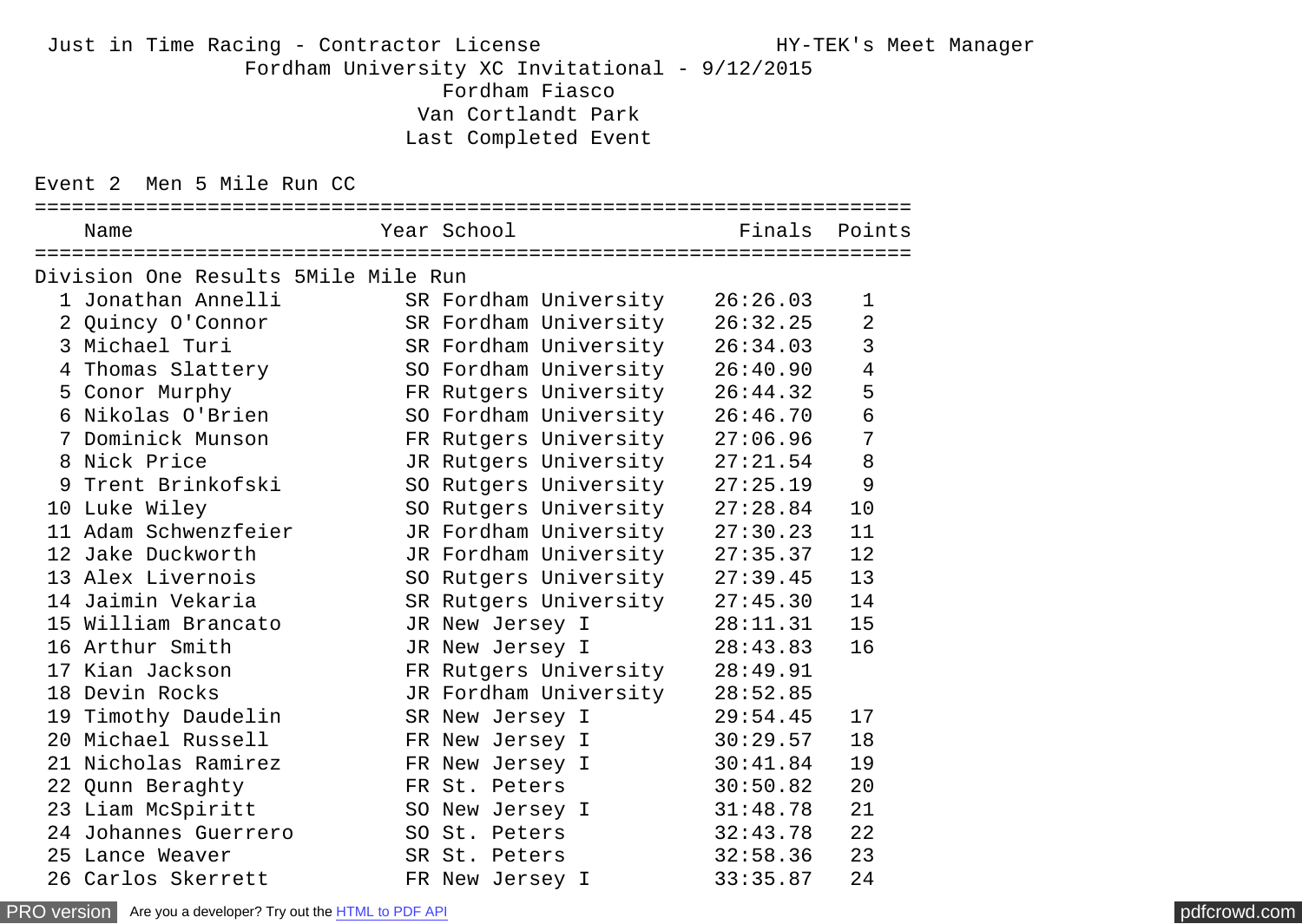| 27 Marlowe Tooles                        | FR St. Peters          | 33:39.71 | 25                       |
|------------------------------------------|------------------------|----------|--------------------------|
| 28 Carmelo Gabayeron                     | FR New Jersey I        | 34:00.26 |                          |
| 29 Kevin Olaya                           | SO St. Peters          | 35:23.40 | 26                       |
| Division 2, 3, JC Results 5Mile Mile Run |                        |          |                          |
| 1 Steve Ruch                             | SR East Stroudsburg    | 27:18.36 | 1                        |
| 2 Alec Lederer                           | JR East Stroudsburg    | 27:29.53 | $\overline{2}$           |
| 3 Mpho Makofane                          | SO Monroe College      | 27:56.38 | 3                        |
| 4 Michael Darnell                        | SR Molloy College      | 27:57.01 | $\overline{\mathcal{L}}$ |
| 5 Anthony Ruiz                           | JR East Stroudsburg    | 27:57.39 | 5                        |
| 6 Jeremy Rapposelli                      | SO East Stroudsburg    | 27:59.93 | $\boldsymbol{6}$         |
| 7 Ryan Gioe                              | SO Liu Post            | 28:03.74 | $\overline{7}$           |
| 8 Conor Gallagher                        | SR Molloy College      | 28:20.60 | 8                        |
| 9 Pat Goldberg                           | Mount Saint Vincent    | 28:24.97 |                          |
| 10 Alex Zubko                            | SR East Stroudsburg    | 28:29.26 | 9                        |
| 11 Michael Scott                         | JR Liu Post            | 28:31.89 | 10                       |
| 12 Michael Gordon                        | FR East Stroudsburg    | 28:35.17 | 11                       |
| 13 Johnpatrick Montgomery                | SO East Stroudsburg    | 28:35.75 | 12                       |
| 14 Tom Ruppel                            | SR New York Ins        | 28:40.19 | 13                       |
| 15 Brian Michels                         | FR Molloy College      | 28:57.62 | 14                       |
| 16 Sean Halligan                         | SO East Stroudsburg    | 29:01.71 |                          |
| 17 Chris Ott                             | SR East Stroudsburg    | 29:05.72 |                          |
| 18 Walter Rodriguez                      | JR Hunter College      | 29:22.15 | 15                       |
| 19 Darren Guzman                         | FR Dominican College   | 29:25.30 | 16                       |
| 20 Thomas Flynn                          | SO Liu Post            | 29:29.12 | 17                       |
| 21 Vincent Vazquez                       | SO St. Thomas Aquinas  | 29:34.36 | 18                       |
| 22 Steven Arnone                         | SR Liu Post            | 29:45.56 | 19                       |
| 23 Tyler McGarvey                        | JR Liu Post            | 29:58.25 | 20                       |
| 24 Thomas Dreyer                         | SR Molloy College      | 30:03.37 | 21                       |
| 25 Joseph Ranni                          | FR Liu Post            | 30:11.89 | 22                       |
| 26 Jamer Linares                         | JR St. Thomas Aquinas  | 30:17.39 | 23                       |
| 27 Diego Buen                            | SR Hunter College      | 30:32.09 | 24                       |
| 28 Dan Buccino                           | SO East Stroudsburg    | 30:32.72 |                          |
| 29 Shane Martensen                       | JR Molloy College      | 30:35.90 | 25                       |
| 30 Richard Brienza                       | JR John Jay College    | 30:52.35 | 26                       |
| 31 Harley Ruiz                           | FR St. Thomas Aquinas  | 30:52.52 | 27                       |
| 32 Joe Battaglia                         | SO New York Ins        | 31:06.11 | 28                       |
| 33 Belony Borange                        | JR Farmingdale College | 31:25.71 | 29                       |
| 34 Jared Glosser                         | FR East Stroudsburg    | 31:31.82 |                          |

[PRO version](http://pdfcrowd.com/customize/) Are you a developer? Try out the **HTML to PDF API [pdfcrowd.com](http://pdfcrowd.com)**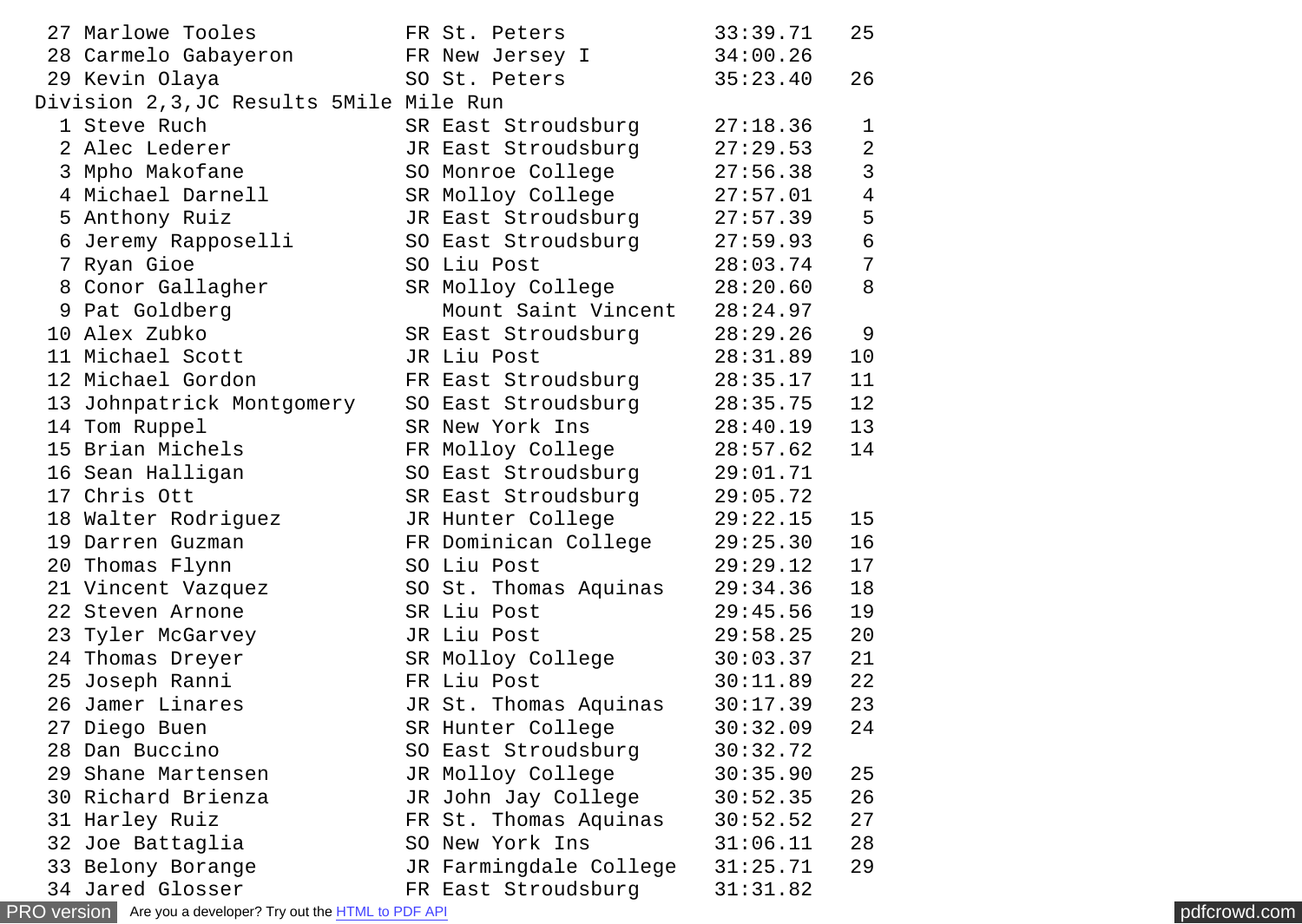| 35 Jacinto Martinez      | JR John Jay College    | 31:32.39 | 30 |
|--------------------------|------------------------|----------|----|
| 36 Teddy Hamlin          | JR New York Ins        | 31:34.96 | 31 |
| 37 Liam Gallagher        | SO Molloy College      | 31:36.99 | 32 |
| 38 William Esposito      | FR Hunter College      | 31:52.74 | 33 |
| 39 Carey Browne          | FR Molloy College      | 31:58.06 | 34 |
| 40 Ryan Gasser           | JR St. Thomas Aquinas  | 32:04.81 | 35 |
| 41 Dillon Scibelli       | JR Queens College      | 32:04.98 |    |
| 42 Tevin Brown           | SR John Jay College    | 32:18.01 | 36 |
| 43 Connor Coghlan        | FR Farmingdale College | 32:35.77 | 37 |
| 44 Joseph Lipari         | FR St. Thomas Aquinas  | 32:41.37 | 38 |
| 45 Nicolas DeFreitas     | FR St. Thomas Aquinas  | 32:44.82 | 39 |
| 46 Franklin Turcios      | JR Farmingdale College | 32:53.37 | 40 |
| 47 Manish Chaudhari      | SR Hunter College      | 32:59.17 | 41 |
| 48 Christian Diaz        | SO St. Thomas Aquinas  | 33:02.58 | 42 |
| 49 Kipkoech Collins      | FR Monroe College      | 33:05.62 | 43 |
| 50 Martinez John         | JR Queens College      | 33:06.81 |    |
| 51 Eugene Lease          | FR New York Ins        | 33:20.05 | 44 |
| 52 Nicholas Mayros       | SR New York Ins        | 33:23.47 | 45 |
| 53 Christopher Vaught    | FR Dominican College   | 33:32.41 | 46 |
| 54 Patrick Coleman       | FR Farmingdale College | 33:34.96 | 47 |
| 55 Christopher Mueller   | FR Farmingdale College | 33:37.54 | 48 |
| 56 Kamar Harris          | FR Monroe College      | 33:39.35 | 49 |
| 57 Bobby Dourountoudakis | SR John Jay College    | 33:40.04 | 50 |
| 58 Devon Lides           | SO New York Ins        | 33:46.14 | 51 |
| 59 Vichinsky Elien       | SR Dowling College     | 34:01.69 | 52 |
| 60 Geovani Valerio       | SR Hunter College      | 34:11.52 | 53 |
| 61 Richard Cant          | JR St. Thomas Aquinas  | 34:14.66 |    |
| 62 Kyle Senn             | FR Farmingdale College | 34:18.38 | 54 |
| 63 Bishoy Bishara        | SO New York Ins        | 34:33.66 | 55 |
| 64 Dio Rodriquez         | SR Farmingdale College | 34:59.60 | 56 |
| 65 James Feeney          | FR Dominican College   | 35:20.44 | 57 |
| 66 Michael Camacho       | SO Queens College      | 35:27.34 |    |
| 67 Kyle Radecki          | FR Farmingdale College | 35:47.22 |    |
| 68 Caleb Fiedkou         | JR Farmingdale College | 35:52.65 |    |
| 69 Brian Rodriguez       | FR Monroe College      | 36:29.03 | 58 |
| 70 Lucas Marco-Justin    | Mount Saint Vincent    | 38:47.47 |    |
| 71 Krishane Bowers       | FR Monroe College      | 38:53.34 | 59 |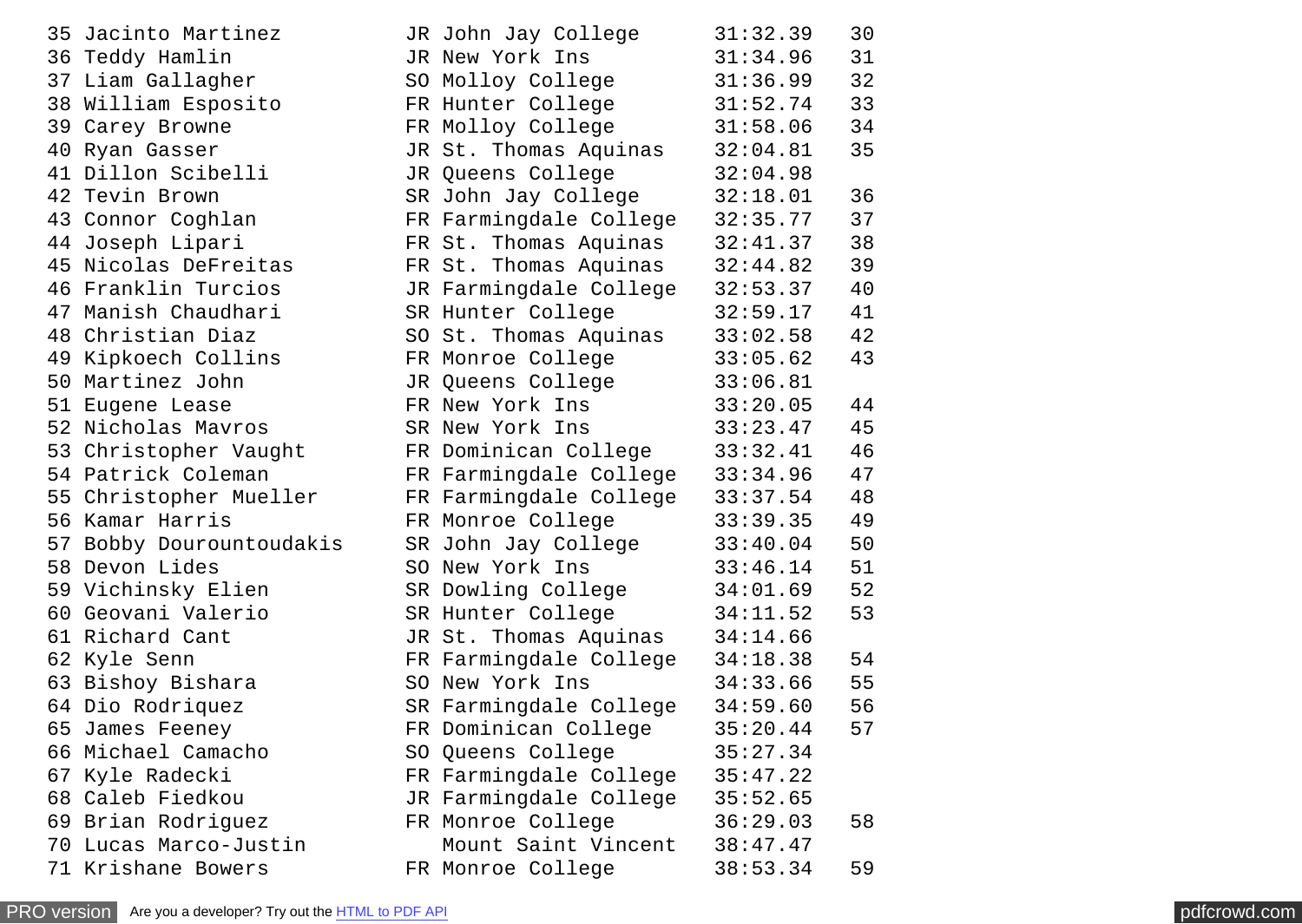| 72 Jamel Johnson        | SO Monroe College      | 38:59.42 | 60 |
|-------------------------|------------------------|----------|----|
| 73 Bryant Bonilla       | FR Farmingdale College | 39:16.35 |    |
| 74 Jonathan Singh       | SR Dowling College     | 39:24.86 | 61 |
| 75 Aaron Mc. Fadden     | FR Monroe College      | 40:06.65 | 62 |
| 76 Adrian Spaulding     | FR Dominican College   | 40:37.61 | 63 |
| 77 Kaher Ahmad          | JR John Jay College    | 40:56.09 | 64 |
| 78 Robert Lang          | FR Farmingdale College | 40:58.75 |    |
| 79 Christopher Agnello  | FR Queens College      | 41:04.87 |    |
| 80 Idelfonso Cosma      | JR Dowling College     | 41:05.20 | 65 |
| 81 Dylan Roadarmel      | FR Dominican College   | 41:13.88 | 66 |
| 82 Wagner Cepeda        | JR Farmingdale College | 41:56.77 |    |
| 83 Juan Lopez Amezquita | FR Hunter College      | 42:18.41 | 67 |
| 84 Jose Taveras         | JR Dowling College     | 43:20.12 | 68 |
| 85 Pierre Richardson    | FR Monroe College      | 44:40.81 |    |
| 86 Anthony Robinson     | SO Monroe College      | 45:51.20 |    |
| 87 Matthew Goldstein    | JR Dowling College     | 46:43.12 | 69 |
| 88 Jacob Kashani        | JR Farmingdale College | 47:18.13 |    |
|                         |                        |          |    |

|  | Team Scores |
|--|-------------|
|  |             |

| Rank Team                                | Total |                | $1 \t2$        | $3^{\circ}$ | $\overline{4}$ | 5 <sub>1</sub> | $*6$ | $*7$ | $*8$ | $*9$ |
|------------------------------------------|-------|----------------|----------------|-------------|----------------|----------------|------|------|------|------|
| Division 2, 3, JC Results 5Mile Mile Run |       |                |                |             |                |                |      |      |      |      |
| 1 East Stroudsburg                       | 23    | $\mathbf 1$    | $\overline{2}$ | 5           | 6              | 9              | 11   | 12   |      |      |
| Total Time: 2:19:14.48                   |       |                |                |             |                |                |      |      |      |      |
| Average: 27:50.90                        |       |                |                |             |                |                |      |      |      |      |
| 2 Molloy College                         | 72    | $\overline{4}$ | 8              | 14          | 21             | 25             | 32   | 34   |      |      |
| Total Time: 2:25:54.50                   |       |                |                |             |                |                |      |      |      |      |
| 29:10.90<br>Average:                     |       |                |                |             |                |                |      |      |      |      |
| 3 Liu Post                               | 73    | $\overline{7}$ | 10             | 17          | 19             | 20             | 22   |      |      |      |
| Total Time: 2:25:48.57                   |       |                |                |             |                |                |      |      |      |      |
| 29:09.72<br>Average:                     |       |                |                |             |                |                |      |      |      |      |
| 4 St. Thomas Aquinas                     | 141   | 18             | 23             | 27          | 35             | 38             | 39   | 42   |      |      |
| Total Time: 2:35:30.45                   |       |                |                |             |                |                |      |      |      |      |
| 31:06.09<br>Average:                     |       |                |                |             |                |                |      |      |      |      |
| 5 New York Institute/Tech                | 161   | 13             | 28             | 31          | 44             | 45             | 51   | 55   |      |      |
| Total Time: 2:38:04.78                   |       |                |                |             |                |                |      |      |      |      |
| 31:36.96<br>Average:                     |       |                |                |             |                |                |      |      |      |      |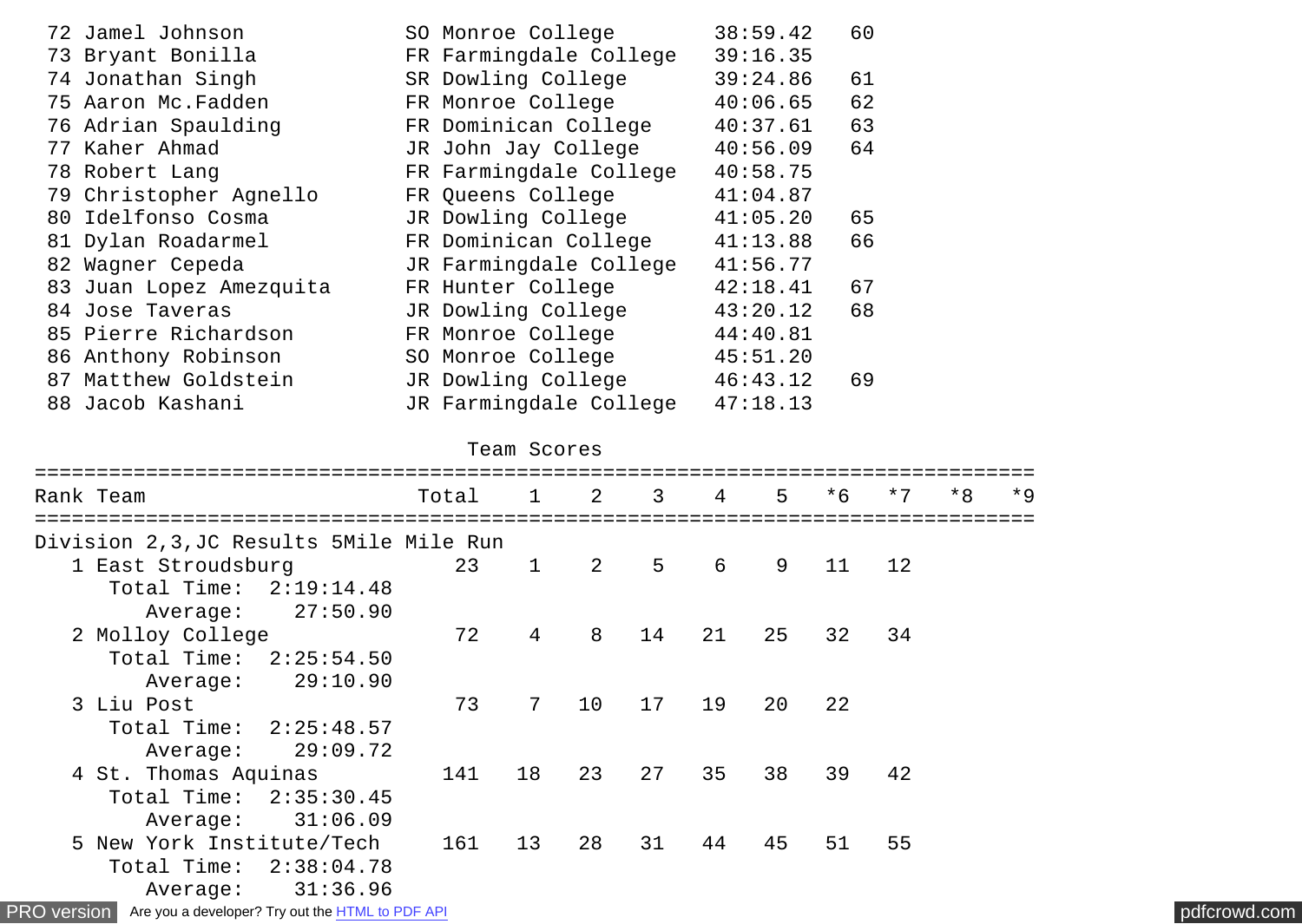| 6 Hunter College                                   | 166 | 15           | 24             | 33 | 41             | 53 | 67 |    |
|----------------------------------------------------|-----|--------------|----------------|----|----------------|----|----|----|
| Total Time: 2:38:57.67                             |     |              |                |    |                |    |    |    |
| Average:<br>31:47.54                               |     |              |                | 40 | 47             |    |    |    |
| 7 Farmingdale College<br>Total Time:<br>2:44:07.35 | 201 | 29           | 37             |    |                | 48 | 54 | 56 |
| 32:49.47<br>Average:                               |     |              |                |    |                |    |    |    |
| 8 John Jay College                                 | 206 | 26           | 30             | 36 | 50             | 64 |    |    |
| Total Time: 2:49:18.88                             |     |              |                |    |                |    |    |    |
| 33:51.78<br>Average:                               |     |              |                |    |                |    |    |    |
| 9 Monroe College                                   | 212 | 3            | 43             | 49 | 58             | 59 | 60 | 62 |
| Total Time: 2:50:03.72                             |     |              |                |    |                |    |    |    |
| 34:00.75<br>Average:                               |     |              |                |    |                |    |    |    |
| 10 Dominican College                               | 248 | 16           | 46             | 57 | 63             | 66 |    |    |
| Total Time: 3:00:09.64                             |     |              |                |    |                |    |    |    |
| 36:01.93<br>Average:                               |     |              |                |    |                |    |    |    |
| 11 Dowling College                                 | 315 | 52           | 61             | 65 | 68             | 69 |    |    |
| Total Time: 3:24:34.99                             |     |              |                |    |                |    |    |    |
| 40:55.00<br>Average:                               |     |              |                |    |                |    |    |    |
| Division One Results 5Mile Mile Run                |     |              |                |    |                |    |    |    |
| 1 Fordham University                               | 16  | $\mathbf{1}$ | $\overline{2}$ | 3  | $\overline{4}$ | 6  | 11 | 12 |
| Total Time: 2:12:59.91                             |     |              |                |    |                |    |    |    |
| 26:35.99<br>Average:                               |     |              |                |    |                |    |    |    |
| 2 Rutgers University                               | 39  | 5            | $\overline{7}$ | 8  | 9              | 10 | 13 | 14 |
| Total Time: 2:16:06.85<br>27:13.37                 |     |              |                |    |                |    |    |    |
| Average:<br>3 New Jersey Institute/Tech            | 85  | 15           | 16             | 17 | 18             | 19 | 21 | 24 |
| Total Time: 2:28:01.00                             |     |              |                |    |                |    |    |    |
| 29:36.20<br>Average:                               |     |              |                |    |                |    |    |    |
| 4 St. Peters University, NJ                        | 116 | 20           | 22             | 23 | 25             | 26 |    |    |
| Total Time:<br>2:45:36.07                          |     |              |                |    |                |    |    |    |
| 33:07.22<br>Average:                               |     |              |                |    |                |    |    |    |
|                                                    |     |              |                |    |                |    |    |    |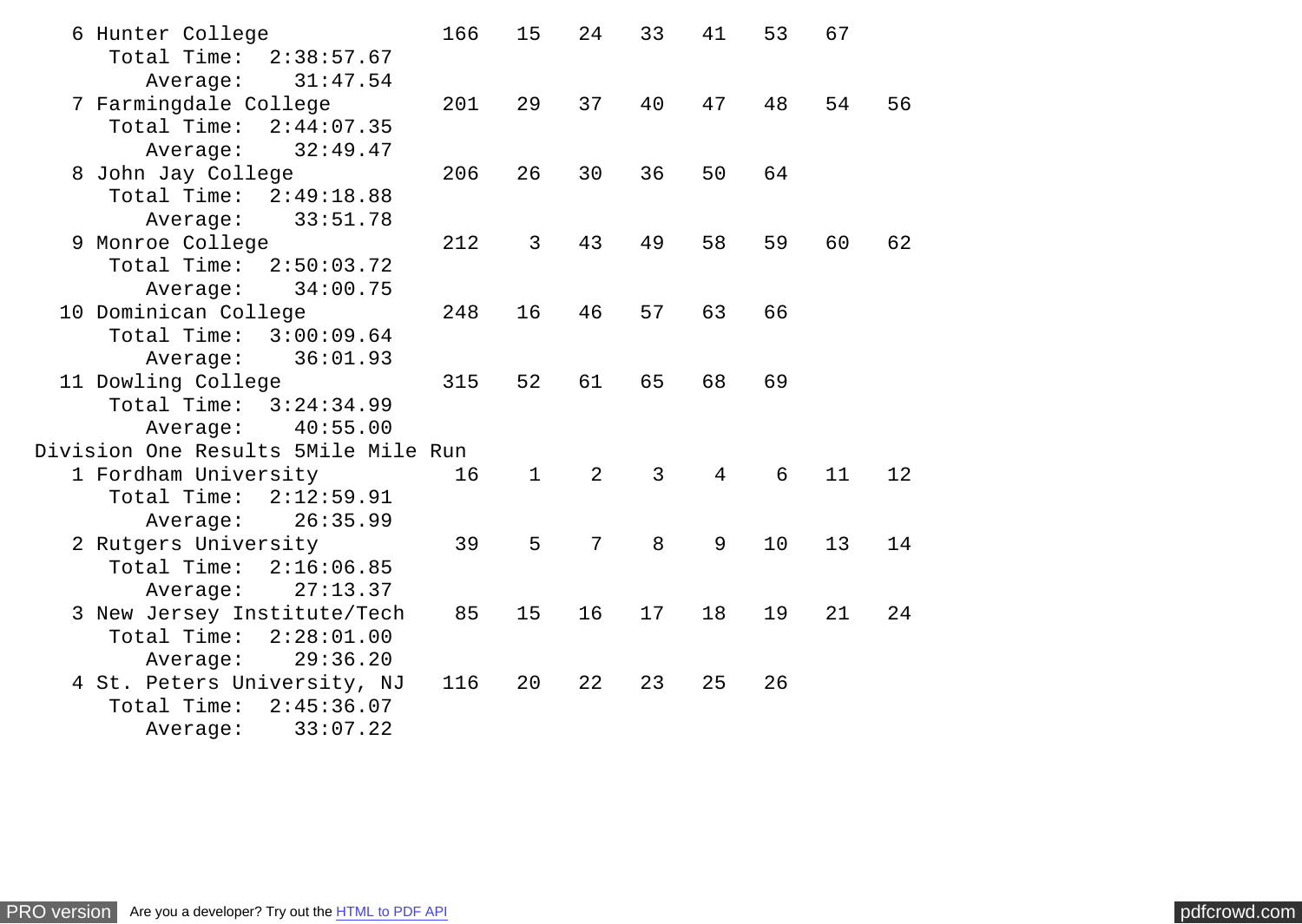## Just in Time Racing - Contractor License The Manager Manager Manager (1997) HY-TEK's Meet Manager Fordham University XC Invitational - 9/12/2015 Fordham Fiasco Van Cortlandt Park Last Completed Event

Event 1 Women 5k Run CC

| :===========================  |                       |          |                          |
|-------------------------------|-----------------------|----------|--------------------------|
| Name                          | Year School           |          | Finals Points            |
| Division One Results 5000 Run |                       |          |                          |
| 1 Lucy Van Kleunen            | JR Brown University   | 18:46.06 | 1                        |
| 2 Natalie Schudrowitz         | SO Brown University   | 18:46.26 | $\overline{2}$           |
| 3 Taylor Worthy               | JR Brown University   | 18:47.07 | 3                        |
| 4 Lydia Davenport             | SR Brown University   | 18:54.66 | $\overline{\mathcal{A}}$ |
| 5 Megan Ratcliffe             | SO Brown University   | 18:56.07 | 5                        |
| 6 Quinn Bornstein             | SO Brown University   | 19:15.50 | $\overline{6}$           |
| 7 Clare Peabody               | SO Brown University   | 19:20.46 | $\overline{7}$           |
| 8 Victoria O'Neil             | SR Brown University   | 19:32.23 |                          |
| 9 Ella Martin                 | JR Brown University   | 19:41.69 |                          |
| 10 Brianne Roche              | JR Fordham University | 19:53.69 | 8                        |
| 11 Brynna Harum               | SO Fordham University | 20:02.68 | 9                        |
| 12 Alexis Van Pernis          | SO Brown University   | 20:06.70 |                          |
| 13 Stephanie Leo              | SO Fordham University | 20:12.24 | 10                       |
| 14 Shanna Heaney              | JR Fordham University | 20:32.69 | 11                       |
| 15 Rachel Picard              | SR Fordham University | 21:02.21 | 12                       |
| 16 Joelle Feinberg            | SO Brown University   | 21:22.86 |                          |
| 17 Josephine Jacob-Dolan      | JR Fordham University | 21:31.20 | 13                       |
| 18 Clare Bollnow              | SO Fordham University | 21:46.03 | 14                       |
| 19 Georgeann Siller           | JR Fordham University | 21:53.20 |                          |
| 20 Jodi Collymore             | FR St. Peters         | 21:54.62 | 15                       |
| 21 Tara Cangialoi             | SR Fordham University | 22:22.13 |                          |
| 22 Georgie Nicholes           | SO St. Peters         | 22:31.79 | 16                       |
| 23 Kelli Hesse                | JR New Jersey I       | 22:47.41 | 17                       |
| 24 Emily Shibata              | FR New Jersey I       | 22:53.28 | 18                       |
| 25 Jovanna Larose             | FR St. Peters         | 23:04.90 | 19                       |
| 26 Jackie Anderson            | SO St. Peters         | 23:25.25 | 20                       |

[PRO version](http://pdfcrowd.com/customize/) Are you a developer? Try out th[e HTML to PDF API](http://pdfcrowd.com/html-to-pdf-api/?ref=pdf) compared to the CHTML of PDF API [pdfcrowd.com](http://pdfcrowd.com)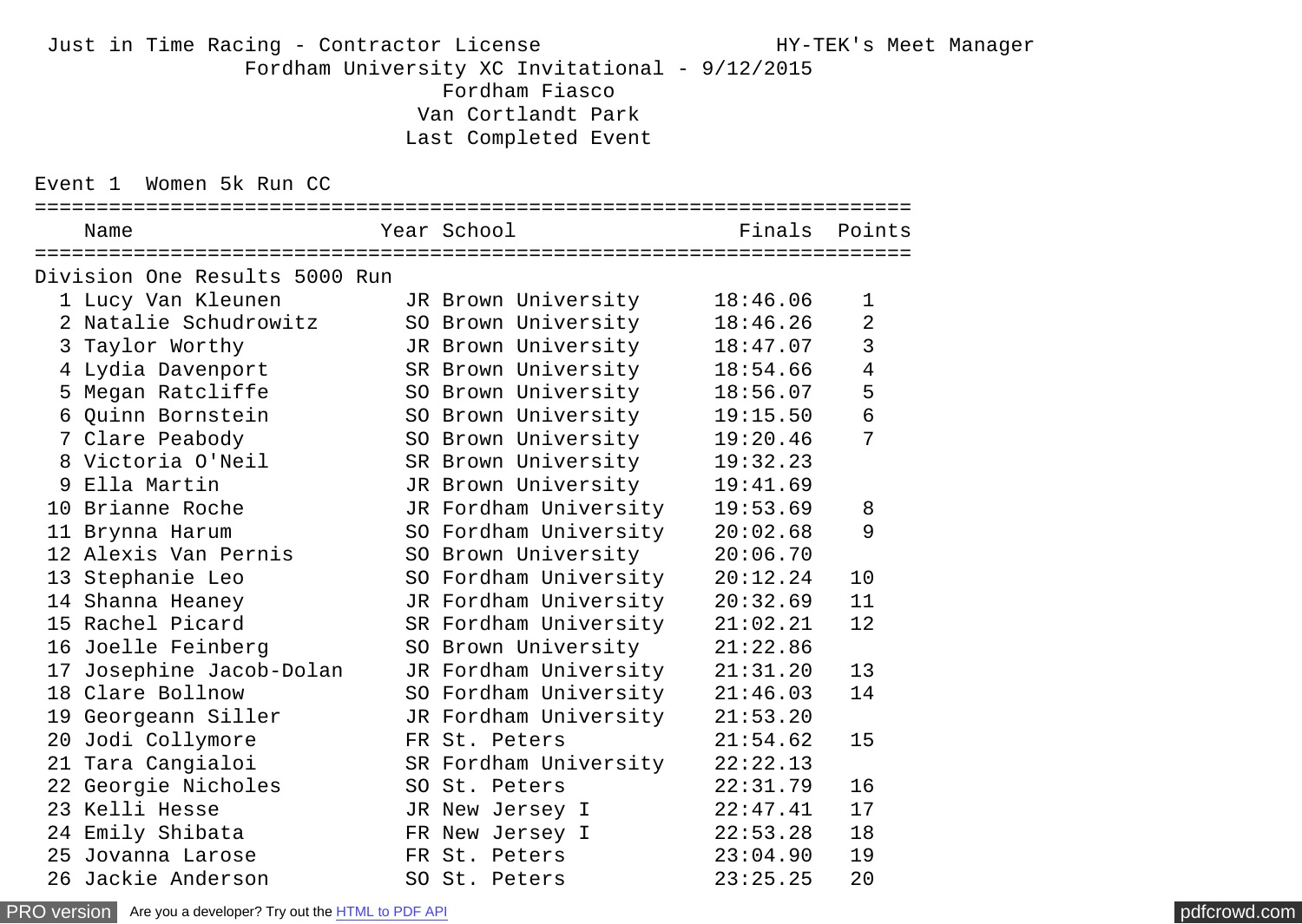|    | 27 Maryam Haque                    | SR New Jersey I       | 23:40.37 | 21                                    |
|----|------------------------------------|-----------------------|----------|---------------------------------------|
|    | 28 Kathryn Nyby                    | SO New Jersey I       | 24:02.49 | 22                                    |
|    | 29 Michelle Ling                   | FR New Jersey I       | 24:11.27 | 23                                    |
|    | 30 Selena Marshall                 | SR St. Peters         | 25:18.79 | 24                                    |
|    | 31 Deb Myrtil                      | JR St. Peters         | 26:07.68 | 25                                    |
|    | Division 2, 3, JC Results 5000 Run |                       |          |                                       |
|    | 1 Allison Decker                   | JR East Stroudsburg   | 18:50.81 | $\mathbf 1$                           |
|    | 2 Talya Williams                   | SO Liu Post           | 19:20.70 | $\overline{2}$                        |
|    | 3 Sarah Jerotich                   | JR New York Ins       | 19:26.37 | $\mathsf{3}$                          |
|    | 4 Susan Ejore                      | FR Monroe College     | 19:36.23 | $\overline{\mathbf{4}}$               |
|    | 5 Chelsea Conover                  | SR East Stroudsburg   | 19:38.33 | 5                                     |
|    | 6 Kaylyn West                      | SO East Stroudsburg   | 19:57.75 |                                       |
|    | 7 Elizabeth Stirling               | SR Liu Post           | 20:01.12 | $\begin{array}{c} 6 \\ 7 \end{array}$ |
|    | 8 Caitlin Perry                    | SR East Stroudsburg   | 20:16.62 | $\bf 8$                               |
|    | 9 Nokuthula Dlamini                | FR Monroe College     | 20:30.73 | 9                                     |
|    | 10 Samantha Young                  | SO East Stroudsburg   | 20:33.95 | 10                                    |
|    | 11 Meaghan Ventarola               | JR St. Thomas Aquinas | 20:43.32 | 11                                    |
|    | 12 Kristen Borriello               | SO St. Thomas Aquinas | 20:44.65 | 12                                    |
|    | 13 Melanie Riley                   | SR East Stroudsburg   | 20:55.66 | 13                                    |
|    | 14 Brianna Thomas                  | FR East Stroudsburg   | 20:55.85 | 14                                    |
|    | 15 Brooke Davis                    | SR Southern Maine     | 21:02.36 | 15                                    |
|    | 16 Katie Michta                    | SO Molloy College     | 21:26.97 | 16                                    |
|    | 17 Kaitlin Hicks                   | JR John Jay College   | 21:27.93 | 17                                    |
|    | 18 Sheree White                    | JR New York Ins       | 21:28.56 | 18                                    |
|    | 19 Deborah Ramirez                 | JR Hunter College     | 21:38.54 | 19                                    |
|    | 20 Diana Cruz                      | SO Queens College     | 21:46.66 | 20                                    |
|    | 21 Kaitlin O'Grady                 | JR St. Thomas Aquinas | 21:47.54 | 21                                    |
|    | 22 Jasmine Amro                    | SO East Stroudsburg   | 21:49.84 |                                       |
|    | 23 Jasmine Boyle                   | JR Southern Maine     | 21:51.18 | 22                                    |
|    | 24 Patricia Nersten                | JR St. Thomas Aquinas | 21:52.40 | 23                                    |
|    | 25 Jazmyn Sylvester                | JR Southern Maine     | 21:55.32 | 24                                    |
|    | 26 Gabriela Sloezen                | SR St. Thomas Aquinas | 21:57.52 | 25                                    |
| 27 | Cecelia Pfleging                   | SR St. Thomas Aquinas | 21:58.49 | 26                                    |
|    | 28 Lauren Monteith                 | SR East Stroudsburg   | 22:00.04 |                                       |
|    | 29 Steph Belby                     | JR East Stroudsburg   | 22:17.76 |                                       |
|    | 30 Christina Borghese              | JR East Stroudsburg   | 22:18.81 |                                       |
|    | 31 Gabriella Martins               | FR Molloy College     | 22:19.44 | 27                                    |
|    | 32 Lauren Hoffman                  | SO Liu Post           | 22:27.59 | 28                                    |

[PRO version](http://pdfcrowd.com/customize/) Are you a developer? Try out the **HTML to PDF API [pdfcrowd.com](http://pdfcrowd.com)**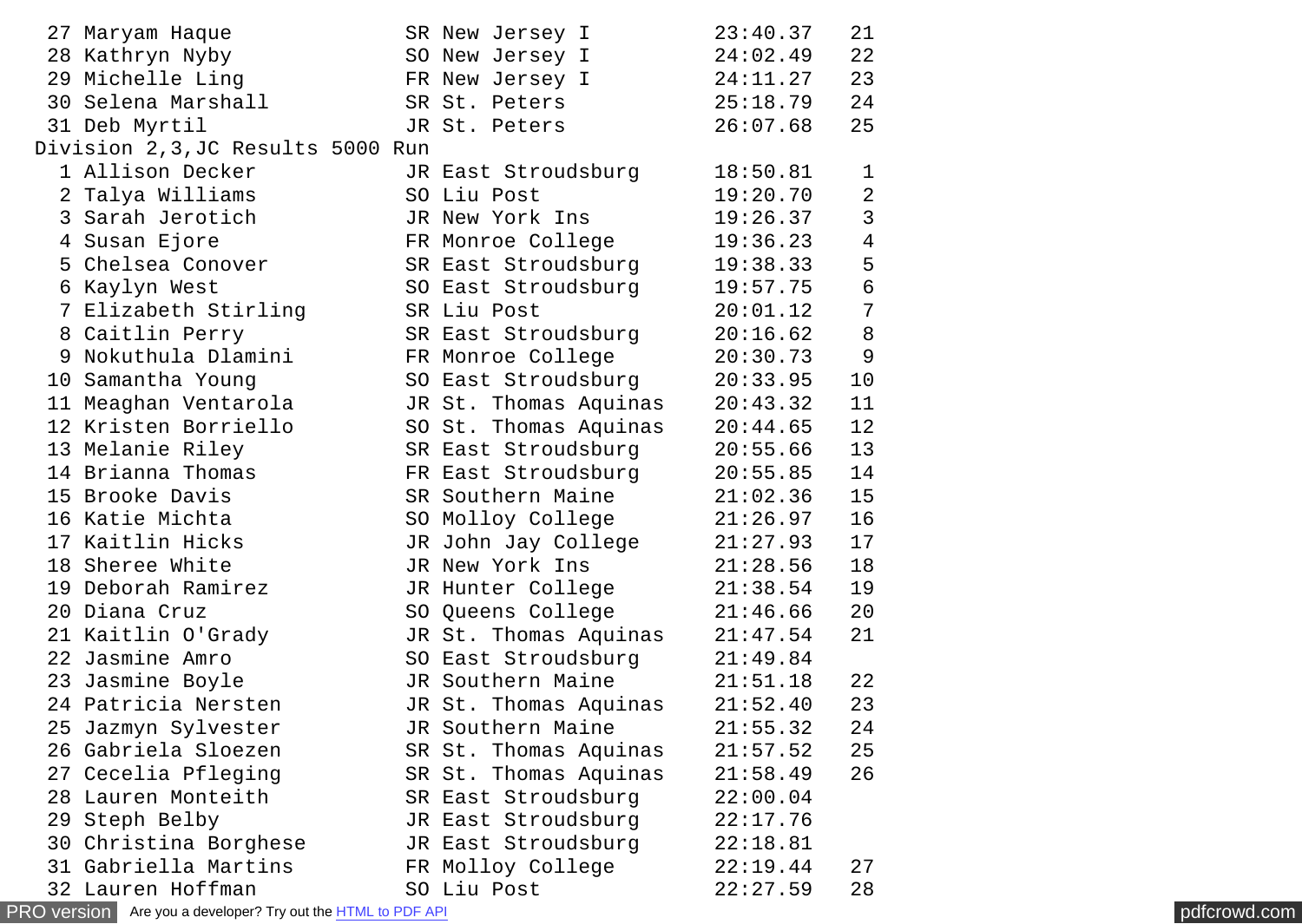33 Abigail Kaspszyk 34 Rebecca Fortoul 35 Katari Salvesen 36 J'Renda Rivera 37 Kara Santa Teresa 38 Emily Close 39 Lauramae Cocchi 40 Danica Moore 41 Diana Monaco 42 Daisy Pogyo 43 Emily Lopez 44 Melissa Pierre 45 Michelle Zazzero 46 Maria Molnar 47 Nicole Hubert 48 Jumana Khatib 49 Heather Lindemann 50 Kaitie Schillaci 51 Gina Dorso 52 Mariah Brown 53 Brooke Rozea 54 Megan Doyle 55 Bianca Rey 56 Alexa Kluepfel 57 Nicole Franz 58 Jaime Cooper 59 Jessica Graci 60 Alyssa Giungo 61 Princess Guwor 62 Kymberly Johnson 63 Michelle Formato 64 Carly Howard 65 Dominique Swain 66 Margie Perez 67 Malory Connolly 68 Daniela Pereira 69 Tashay Roberts

| FR East Stroudsburg    | 22:29.85 |    |
|------------------------|----------|----|
| SR St. Thomas Aquinas  | 22:35.36 | 29 |
| SO St. Thomas Aquinas  | 22:42.01 |    |
| SO Monroe College      | 22:43.50 | 30 |
| SO St. Thomas Aquinas  | 22:48.49 |    |
| FR Southern Maine      | 22:49.05 | 31 |
| Mount Saint Vincent    | 22:50.10 | 32 |
| JR Southern Maine      | 22:52.60 | 33 |
| FR Molloy College      | 22:56.06 | 34 |
| Mount Saint Vincent    | 22:57.93 | 35 |
| JR Dominican College   | 23:01.78 | 36 |
| SO New York Ins        | 23:02.64 | 37 |
| SR East Stroudsburg    | 23:12.06 |    |
| FR Molloy College      | 23:17.97 | 38 |
| SO Molloy College      | 23:18.20 | 39 |
| JR St. Thomas Aquinas  | 23:23.12 |    |
| FR Queens College      | 23:26.79 | 40 |
| FR Liu Post            | 23:29.45 | 41 |
| SR New York Ins        | 23:30.99 | 42 |
| FR Southern Maine      | 23:36.05 | 43 |
| SR Liu Post            | 23:37.19 | 44 |
| FR Molloy College      | 23:45.20 | 45 |
| FR Hunter College      | 23:49.09 | 46 |
| SO Hunter College      | 24:08.63 | 47 |
| SO Farmingdale College | 24:09.17 | 48 |
| SO Monroe College      | 24:10.62 | 49 |
| FR Dominican College   | 24:14.89 | 50 |
| JR East Stroudsburg    | 24:18.12 |    |
| SO Monroe College      | 24:20.34 | 51 |
| SR Queens College      | 24:21.82 | 52 |
| SO John Jay College    | 24:25.90 | 53 |
| SO Molloy College      | 24:30.69 | 54 |
| SO Monroe College      | 24:34.93 | 55 |
| JR John Jay College    | 24:35.40 | 56 |
| FR Southern Maine      | 24:39.67 | 57 |
| JR Hunter College      | 24:42.52 | 58 |
| FR Monroe College      | 24:48.51 | 59 |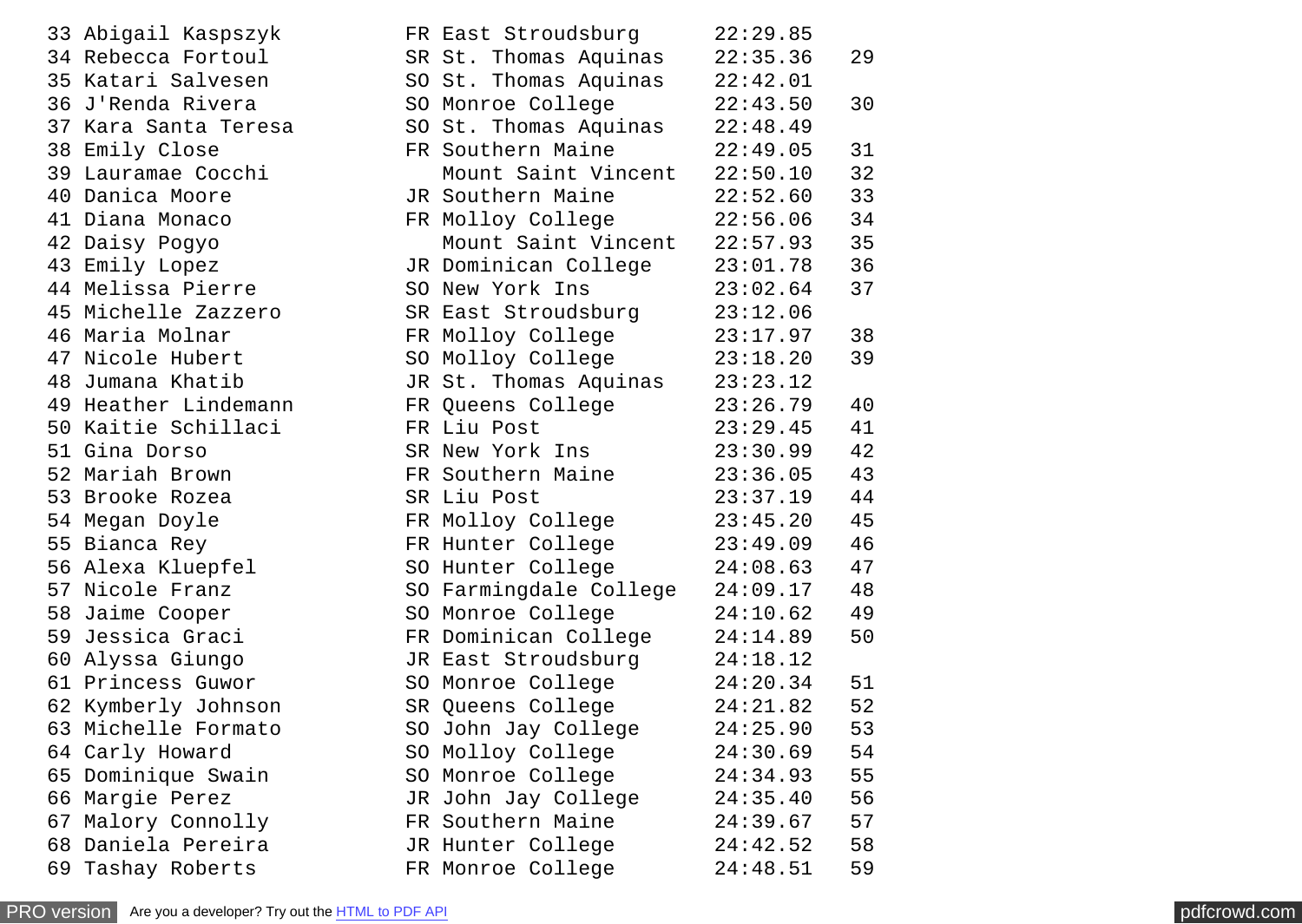|    | 70 Rudiana Anglade       | SO Farmingdale College | 24:50.65 | 60 |
|----|--------------------------|------------------------|----------|----|
|    | 71 Alexandra Martinolich | SR Hunter College      | 24:51.07 | 61 |
|    | 72 Cianne Plummer        | JR Southern Maine      | 24:52.72 |    |
|    | 73 Madeline Reng         | FR Southern Maine      | 24:56.72 |    |
|    | 74 Angelica Matwiejczuk  | SO St. Thomas Aquinas  | 25:00.86 |    |
|    | 75 Erin Smith            | JR Dowling College     | 25:01.96 | 62 |
|    | 76 Shavon Fields         | SO Monroe College      | 25:03.38 |    |
|    | 77 Nicole Jensen         | SR East Stroudsburg    | 25:03.74 |    |
|    | 78 Victoria Gallagher    | JR Dowling College     | 25:04.36 | 63 |
|    | 79 Cara Loftus           | SO Molloy College      | 25:05.33 |    |
|    | 80 Sarah Jahanbakhsh     | SR East Stroudsburg    | 25:05.67 |    |
|    | 81 Gabriela Rachmaciej   | FR East Stroudsburg    | 25:12.55 |    |
|    | 82 Kayla Griffis         | FR Southern Maine      | 25:21.62 |    |
|    | 83 Mayra Perez           | FR Hunter College      | 25:34.20 | 64 |
|    | 84 Charlene Hickey       | SO Liu Post            | 25:48.27 | 65 |
|    | 85 Ashley Stewart        | FR Monroe College      | 25:53.43 |    |
|    | 86 Sarah Estevez         | FR Molloy College      | 26:02.83 |    |
|    | 87 Daniela Torres        | SO John Jay College    | 26:09.30 | 66 |
|    | 88 Brigid Rattiger       | Mount Saint Vincent    | 26:19.46 | 67 |
|    | 89 Ellen Kim             | JR Farmingdale College | 26:26.52 | 68 |
|    | 90 Megan Eiseman         | SO Farmingdale College | 26:26.67 | 69 |
|    | 91 Valentina Bedoya      | JR Hunter College      | 26:29.76 | 70 |
|    | 92 Emily Pierre          | SO East Stroudsburg    | 26:36.66 |    |
|    | 93 Cheryl Chan           | FR Hunter College      | 26:40.52 |    |
|    | 94 Damira Banks          | SO Queens College      | 26:43.86 | 71 |
|    | 95 Kiley Boerger         | FR Southern Maine      | 26:45.78 |    |
|    | 96 Mariah Davila         | SO East Stroudsburg    | 26:54.37 |    |
| 97 | Jennifer Bonilla         | SO Farmingdale College | 26:55.95 | 72 |
|    | 98 Vanessa Juengerkes    | SO Dowling College     | 26:59.06 | 73 |
|    | 99 Lais Botelho          | Mount Saint Vincent    | 27:03.05 | 74 |
|    | 100 Camili Picini        | SO New York Ins        | 27:16.62 | 75 |
|    | 101 Kristina Surland     | Dowling College        | 27:31.10 | 76 |
|    | 102 Mary Heaney          | Mount Saint Vincent    | 27:32.11 | 77 |
|    | 103 Victoria Mahoney     | SO Dowling College     | 27:34.22 | 78 |
|    | 104 Olivia Allen         | FR Monroe College      | 27:36.92 |    |
|    | 105 Rachel Ingram        | FR Southern Maine      | 27:40.94 |    |
|    | 106 Aliyah Matta         | SO Monroe College      | 28:24.25 |    |
|    | 107 Tamirah Thompson     | FR Monroe College      | 28:38.89 |    |

[PRO version](http://pdfcrowd.com/customize/) Are you a developer? Try out the **HTML to PDF API [pdfcrowd.com](http://pdfcrowd.com)**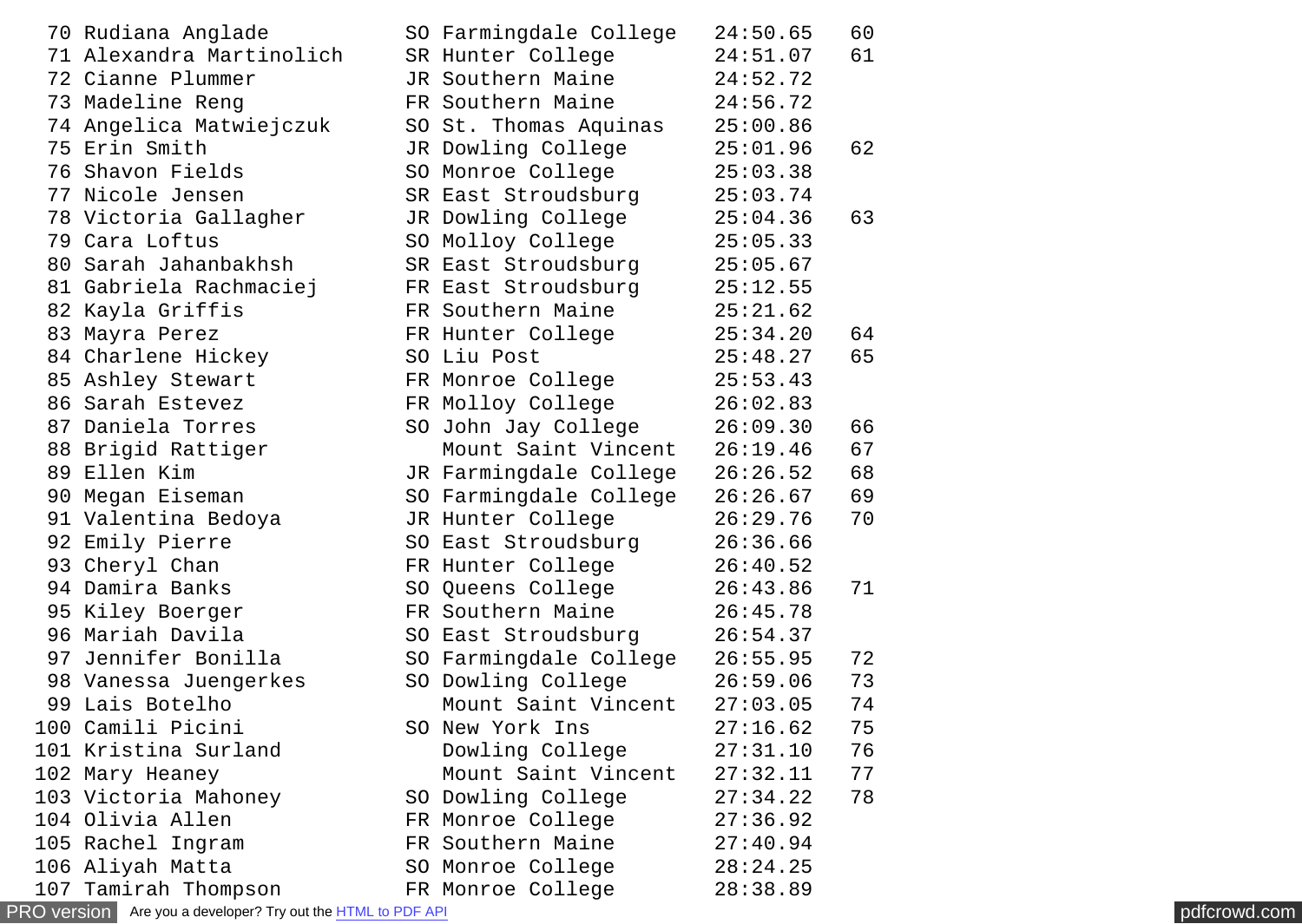| 108 Carolyn Kweon        | FR Hunter College      | 28:40.27 |    |
|--------------------------|------------------------|----------|----|
| 109 Athena Avoustidis    | FR John Jay College    | 28:41.50 | 79 |
| 110 Ernestine Conteh     | SO Monroe College      | 28:49.86 |    |
| 111 Amira Dubissette     | JR Queens College      | 28:51.94 | 80 |
| 112 Anouistcar Pemberton | JR John Jay College    | 29:01.63 | 81 |
| 113 Giovanna Bernal      | FR Hunter College      | 29:05.19 |    |
| 114 Mary Curatolo        | JR Dominican College   | 29:45.31 | 82 |
| 115 Tonija Spencer       | FR Monroe College      | 29:58.29 |    |
| 116 Lia Briffa           | SR Queens College      | 30:28.70 | 83 |
| 117 Khadijah Cox         | JR Dominican College   | 30:34.16 | 84 |
| 118 Michaela Rispoli     | SO Dominican College   | 30:47.19 | 85 |
| 119 Almeda Spahija       | SR Hunter College      | 30:50.09 |    |
| 120 Saleen Matta         | SO Monroe College      | 32:46.86 |    |
| 121 Lauren Mauro         | FR Hunter College      | 33:00.54 |    |
| 122 Kazia Garvey         | SR Farmingdale College | 35:01.54 | 86 |
| 123 Samantha LaBarbera   | FR Dowling College     | 35:12.89 | 87 |
| 124 Katie Duggan         | JR Dominican College   | 35:27.66 | 88 |
| 125 Nancy Bonilla        | SO Liu Post            | 35:29.06 | 89 |
| 126 Andra Bender         | Dowling College        | 36:14.51 | 90 |

## Team Scores

| Rank Team                          | Total |                        | $1 \quad 2 \quad 3$ |    | $\overline{4}$             | 5 <sub>1</sub> | $*6$ | $*7$ | $*8$ | $*9$ |
|------------------------------------|-------|------------------------|---------------------|----|----------------------------|----------------|------|------|------|------|
| Division 2, 3, JC Results 5000 Run |       |                        |                     |    |                            |                |      |      |      |      |
| 1 East Stroudsburg                 | 30    | $1 \quad \blacksquare$ | 5 <sup>5</sup>      | 6  | $\overline{\phantom{a}}$ 8 | 10             | 13   | 14   |      |      |
| Total Time: 1:39:17.46             |       |                        |                     |    |                            |                |      |      |      |      |
| Average: 19:51.50                  |       |                        |                     |    |                            |                |      |      |      |      |
| 2 St. Thomas Aquinas               | 92    | 11                     | 12 21 23            |    |                            | 25             | 26   | 29   |      |      |
| Total Time: 1:47:05.43             |       |                        |                     |    |                            |                |      |      |      |      |
| 21:25.09<br>Average:               |       |                        |                     |    |                            |                |      |      |      |      |
| 3 Liu Post                         | 122   | 2                      | 7 28                |    | 41                         | 44             | 65   | 89   |      |      |
| Total Time: 1:48:56.05             |       |                        |                     |    |                            |                |      |      |      |      |
| 21:47.21<br>Average:               |       |                        |                     |    |                            |                |      |      |      |      |
| 4 Southern Maine                   | 125   | 15                     | 22                  | 24 | 31                         | 33             | 43   | 57   |      |      |
| Total Time: 1:50:30.51             |       |                        |                     |    |                            |                |      |      |      |      |
| 22:06.11<br>Average:               |       |                        |                     |    |                            |                |      |      |      |      |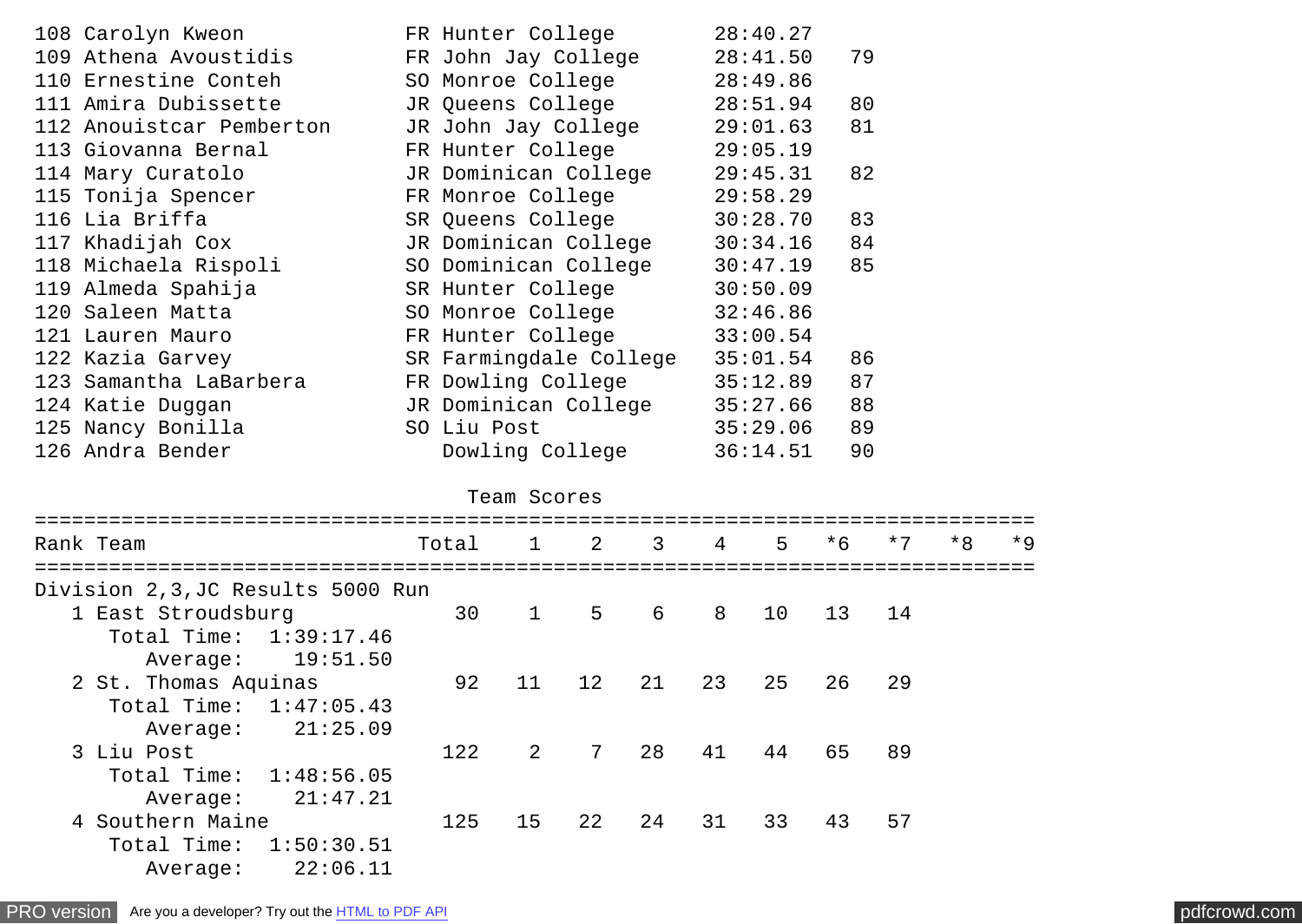|                                                                                                                                                                                                                                                                                                                                                                                                                                                                                                                                                                                                                                                                                                                                                                                                                                                                                                                                                                                      |                                                                                                                                                                    |                                                                                              |                                                                                   |                                                                                      |                                                                                        |                                                                           |                                                               | pdfcrowd.com                                 |
|--------------------------------------------------------------------------------------------------------------------------------------------------------------------------------------------------------------------------------------------------------------------------------------------------------------------------------------------------------------------------------------------------------------------------------------------------------------------------------------------------------------------------------------------------------------------------------------------------------------------------------------------------------------------------------------------------------------------------------------------------------------------------------------------------------------------------------------------------------------------------------------------------------------------------------------------------------------------------------------|--------------------------------------------------------------------------------------------------------------------------------------------------------------------|----------------------------------------------------------------------------------------------|-----------------------------------------------------------------------------------|--------------------------------------------------------------------------------------|----------------------------------------------------------------------------------------|---------------------------------------------------------------------------|---------------------------------------------------------------|----------------------------------------------|
| 5 Monroe College<br>Total Time: 1:51:21.42<br>22:16.29<br>Average:<br>6 Molloy College<br>Total Time: 1:53:18.64<br>Average:<br>22:39.73<br>7 New York Institute/Tech<br>Total Time:<br>1:54:45.19<br>Average:<br>22:57.04<br>8 Hunter College<br>Total Time: 1:59:09.85<br>23:49.97<br>Average:<br>9 Queens College<br>Total Time: 2:05:11.07<br>25:02.22<br>Average:<br>10 John Jay College<br>Total Time: 2:05:20.03<br>25:04.01<br>Average:<br>11 Mount Saint Vincent<br>Total Time:<br>2:06:42.65<br>25:20.53<br>Average:<br>12 Farmingdale College<br>Total Time: 2:08:48.96<br>25:45.80<br>Average:<br>13 Dominican College<br>Total Time:<br>2:18:23.33<br>27:40.67<br>Average:<br>14 Dowling College<br>Total Time: 2:12:10.70<br>26:26.14<br>Average:<br>Division One Results 5000 Run<br>1 Brown University<br>Total Time: 1:34:10.12<br>18:50.03<br>Average:<br>2 Fordham University<br>Total Time:<br>1:41:43.51<br>20:20.71<br>Average:<br>3 St. Peters University, NJ | 143<br>154<br>175<br>231<br>263<br>271<br>285<br>317<br>337<br>352<br>15<br>50<br>94<br><b>PRO version</b> Are you a developer? Try out the <b>HTML</b> to PDF API | 4<br>16<br>$\mathbf{3}$<br>19<br>20<br>17<br>32<br>48<br>36<br>62<br>$\mathbf{1}$<br>8<br>15 | 9<br>27<br>18<br>46<br>40<br>53<br>35<br>60<br>50<br>63<br>$2^{\circ}$<br>9<br>16 | 30<br>34<br>37<br>47<br>52<br>56<br>67<br>68<br>82<br>73<br>$\mathbf{3}$<br>10<br>19 | 49<br>38<br>42<br>58<br>71<br>66<br>74<br>69<br>84<br>76<br>$\overline{4}$<br>11<br>20 | 51<br>39<br>75<br>61<br>80<br>79<br>77<br>72<br>85<br>78<br>5<br>12<br>24 | 55<br>45<br>64<br>83<br>81<br>86<br>88<br>87<br>6<br>13<br>25 | 59<br>54<br>70<br>90<br>$\overline{7}$<br>14 |